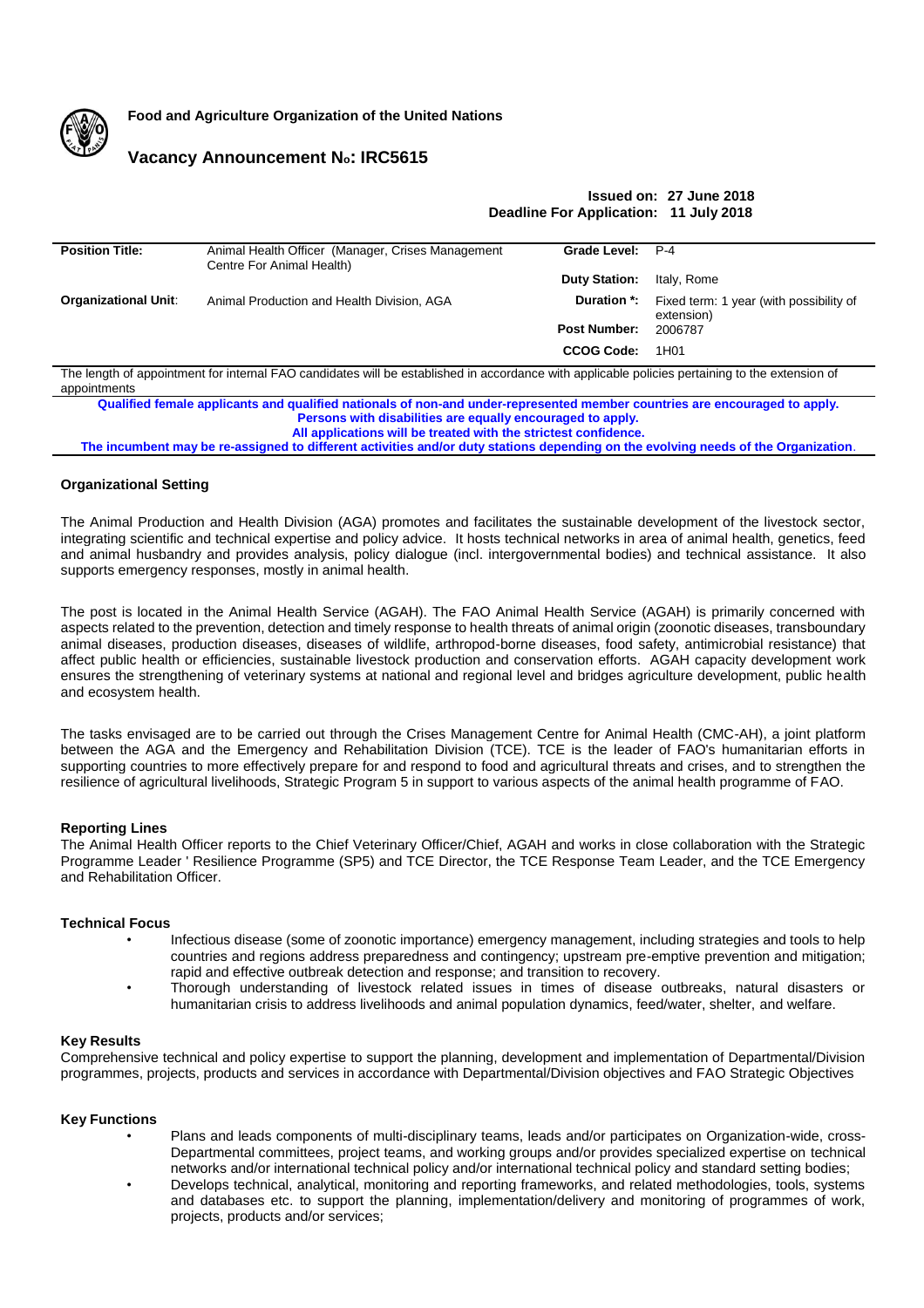- Designs and conducts research, data collection, validation, analysis and/or reporting activities to support the development of technical standards, international instruments, innovative approaches and strategies, new tools, technologies, technical reports/publications, and/or policy proposals as well as the provision of technical/policy/ specialist/advice and expertise;
- Responds to country requests for technical and policy assistance, provides technical advice, assistance and solutions to Decentralized Offices and provides technical backstopping to field projects;
- Collaborates in, provides technical backstopping to and ensures the quality / effectiveness of capacity development and knowledge sharing activities within member countries such as policy support, organizational development and individual learning events including preparation of related information, learning materials, online tools;
- Promotes international cooperation/advocates best practices, increased policy dialogue and provides technical expertise at international/intergovernmental meetings;
- Participates in resource mobilization activities in accordance with the FAO Corporate strategy.

# **Specific Functions**

- Provides leadership, guidance and oversight for the CMC-AH multi-year strategy; ensure CMC-AH strategic actions and projects are well designed, implemented, managed, monitored and evaluated;
- Manages the development of tools and delivery of services for emergency management, to include the development of guidelines, training material and delivery of training for Good Emergency Management practices (GEMP) at regional and country levels; and development and modification of emergency preparedness and animal disease contingency plans to build capacity at the national, regional and global levels;
- Ensures the linkages and use of disease intelligence information platforms to ensure the CMC-AH has the most recent and accurate in information available for action;
- Coordinates all CMC-AH emergency response activities, including rapid deployment missions to countries facing outbreaks or at risk of transboundary animal diseases and provides assistance focused on the country priorities, elaboration of national response action plans, the mobilization of resources, etc;
- Serves as incident coordinator for global animal health emergency incidents within the Food Chain Crisis framework;
- Collaborates and ensure linkages with the Emergency Centre for Transboundary Animal Diseases, other AGAH and TCE programmes and other divisions and departments within FAO in support of emergency management activities;
- Collaborates and maintains liaison with the World Organization of Animal Health and World Health Organization as key international organizations, and with other partners in relation with emergency management and resource mobilization;
- Represents the FAO at national, regional and international forums and partnerships of importance, and contribute expertise to enhance resilience to disasters (including Level-3 Emergencies); Promotes and advocates the CMC-AH to potential resource partners to sustain the platform and activities through voluntary contributions;
- Contributes to the transition from an animal health emergency to longer-term support and recovery in close collaboration with FAO Regional and country offices, and other organizations and partners;

**\_\_\_\_\_\_\_\_\_\_\_\_\_\_\_\_\_\_\_\_\_\_\_\_\_\_\_\_\_\_\_\_\_\_\_\_\_\_\_\_\_\_\_\_\_\_\_\_\_\_\_\_\_\_\_\_\_\_\_\_\_\_\_\_\_\_\_\_\_\_\_\_\_\_\_\_\_\_\_\_\_\_\_\_\_\_\_\_\_\_\_\_\_\_\_\_\_\_\_\_\_\_**

Performs other duties as required.

# **CANDIDATES WILL BE ASSESSED AGAINST THE FOLLOWING**

# **Minimum Requirements**

- Advanced university degree in veterinary medicine or related field;
- Seven years of relevant experience in emergency management, to include preparedness, prevention (and mitigation), detection, response and recovery; and incident coordination to include emergency operations centres; or related emergency management fields;
- Working knowledge of English, French or Spanish and limited knowledge of one of the other two or Arabic, Chinese and Russian.

# **Competencies**

- Results Focus;
- Teamwork;
- Communication;
- Building Effective Relationships;
- Knowledge Sharing and Continuous Improvement.